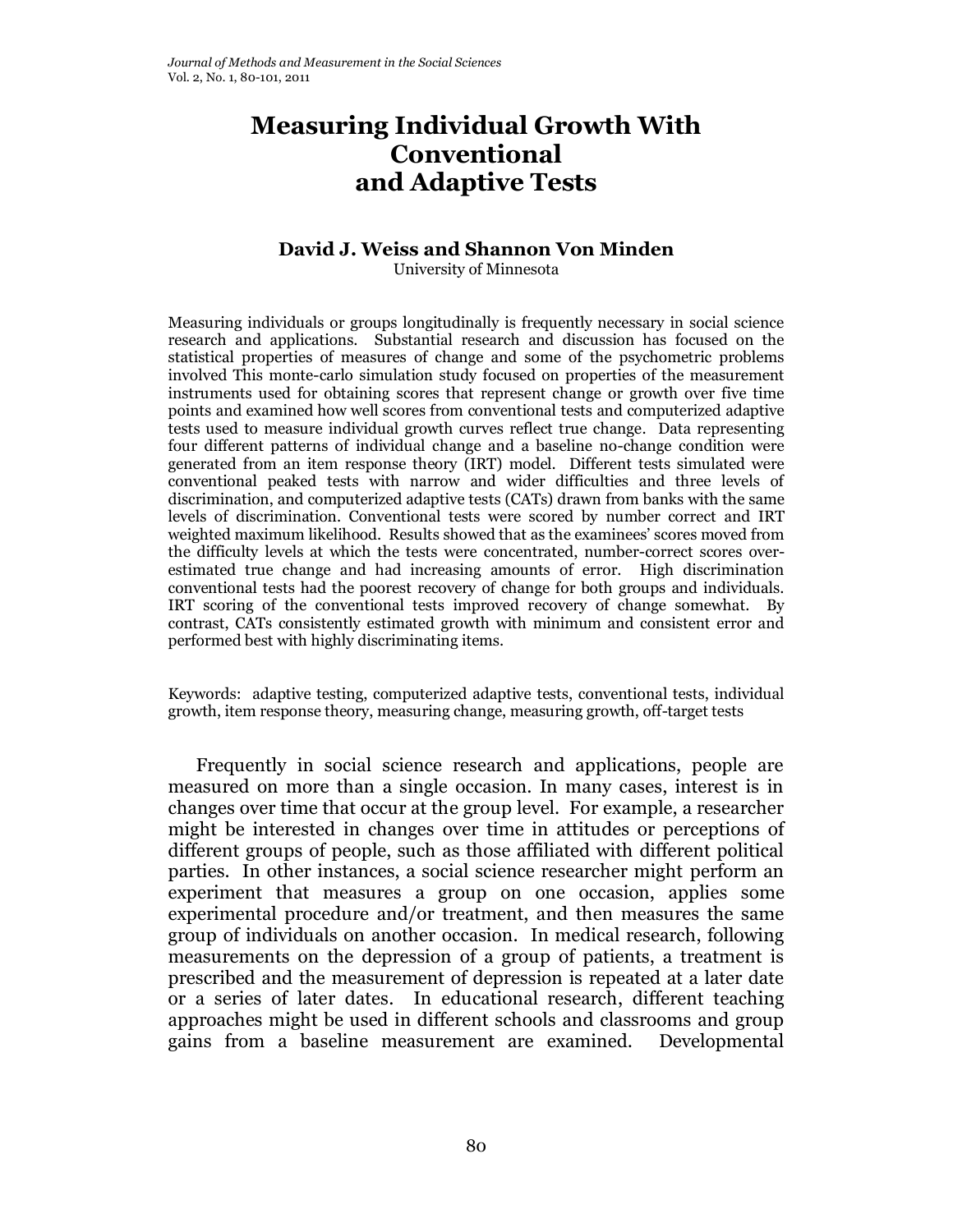researchers frequently are concerned with patterns of group growth over time for different cognitive abilities.

Repeated measurements also frequently are obtained and examined for single individuals to evaluate patterns of growth or decline. In schools, it can be important to track how well a student is doing with regard to learning a defined body of knowledge across a period of weeks or a semester, with measurements taken at frequent intervals. Medical researchers might be interested in patterns of decline in cognitive functioning of the elderly across time for specific cognitive tasks. Similarly, those working with children with special needs might need to monitor their intellectual growth by measuring then monthly for a period of a year or more to determine if improvement is occurring.

Research on measuring change—including growth, decline, and lack of change—has primarily been focused on change over two occasions. Although Cronbach and Furby (1970) proposed a moratorium on attempting to measure change based on some psychometric issues that they identified that suggested that measures of change over two occasions were psychometrically flawed, because of the applied and research need to examine both group and individual change, attempts to resolve the psychometric issues have continued (e.g., Bereiter, 1963; Collins, 1996; Hummel-Rossi & Weinberg, 1975; Lord, 1963; Mellenbergh, 1999; Overall & Woodward, 1975; Rogosa & Willett, 1983; Willett, 1997; Williams & Zimmerman, 1996a, 1996b; Zimmerman & Williams, 1982), focusing almost entirely on change observed at two occasions. Change across two occasions has also been examined in the context of item response theory and computerized adaptive testing by May and Nicewander (1998) and Kim-Kang and Weiss (2008).

A common approach to measuring growth, whether at two occasions or across multiple occasions, has been the repeated use of the same measuring instrument. This frequently occurs in "pre-post" studies and applications, but also when individuals are measured across multiple occasions. The same instrument is used in many instances because alternate or "parallel" forms of many psychological measuring instruments are not available due to the expense involved in constructing parallel forms and the difficulty of creating two or more forms of a test that function equivalently. Also, in many cases, the measuring instruments used have been constructed according to classical test development procedures, which are designed to maximize internal consistency reliability by selecting items for the instrument that (1) have high discriminations and (2) have item difficulties (proportion correct) around .50, or for non-dichotomous items mean total scores that are at the center of the response scale range.

However, when the same or "parallel" forms of a given measurement instrument are used to measure growth (or decline) for either groups or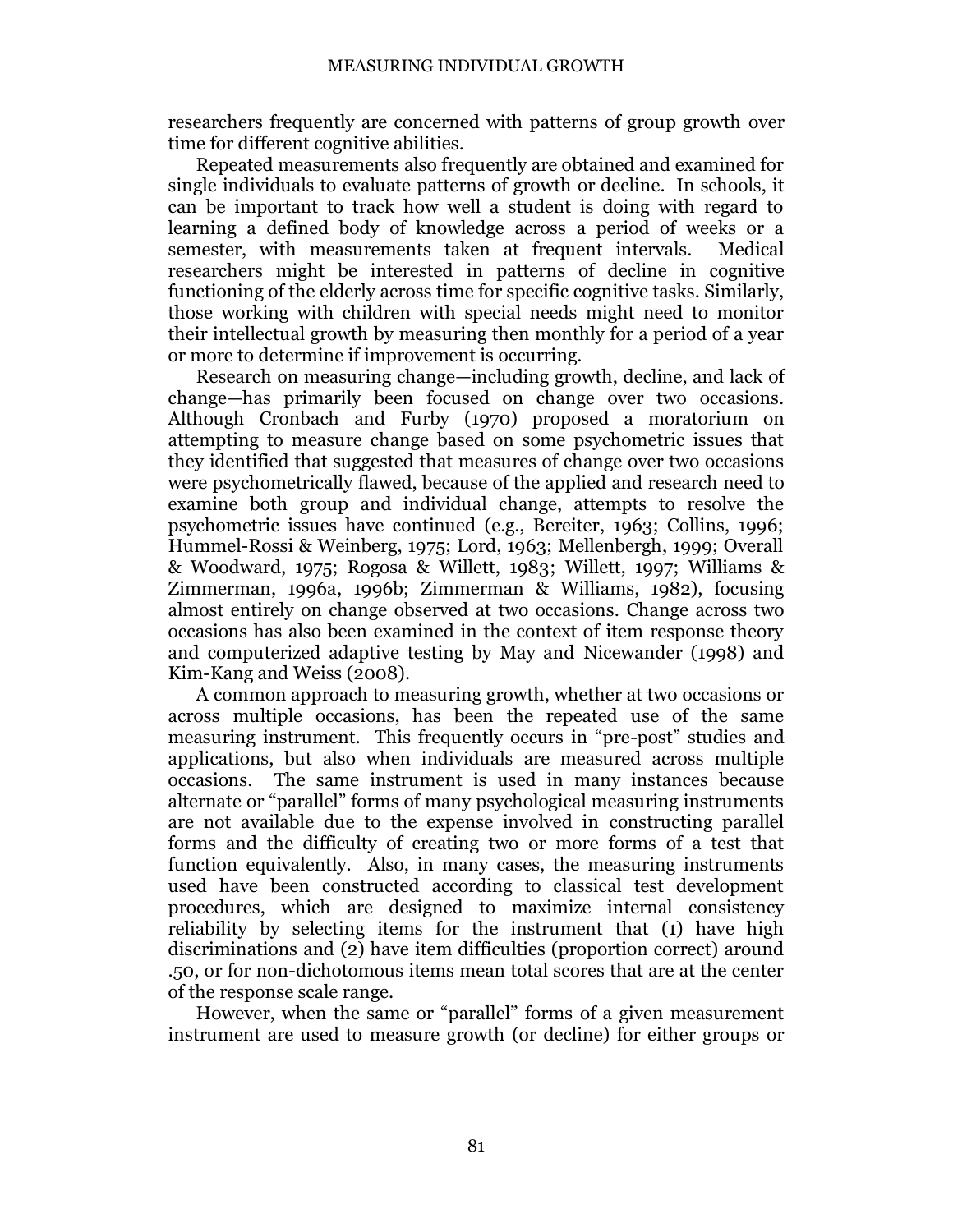individuals, the researcher runs the risk of the measuring instrument becoming off-target (Embretson, 1996; Kang & Waller, 2005) for the examinees when growth or decline has occurred. Weiss (2011) briefly described the potentially detrimental effects of off-target measuring instruments on scores from conventional tests, and conclusions drawn from them, and proposed computerized adaptive testing (CAT) as a viable solution. This study further examined this problem in the context of measuring both group and individual change across multiple occasions.

#### **Purpose**

The purpose of this study was to examine how well scores from conventional tests and CATs (Weiss, 2011) used to measure individual growth curves reflect true change. A conventional test is composed of a fixed set of items and, typically if it is a "peaked" test, it is targeted at a specific range of the ability or trait being measured, which might or might not correspond to a given examinee's true trait level when change has occurred. The current simulation study was an examination of the similarity between true growth curves and observed growth curves across five measurement occasions, for both groups and individuals. Factors that might impact how well a test reflects true change include where and how much the test is peaked, the item discriminations, the way the test is scored, and how the test is administered (conventionally or adaptively).

#### **Method**

#### **True** *θ* **Values**

Using monte-carlo simulation, the Time 1 true ability/trait (*θ*) values  $(\theta_1)$  for 200 simulated examinees (simulees) were drawn from a uniform distribution ranging from −.25 to .25. Five different true growth curves were simulated using the same 200 simulees in each condition. Growth Curve A was used as a baseline in which the simulees' true *θ* levels did not change over the five time points. The other four growth curves were generated by adding a constant to the  $\theta$ <sup>*t*</sup> values for each of the simulees at each of the four additional time points. Table 1 shows how the growth curves were simulated and Figure 1 illustrates the mean growth curves. Growth Curve B reflected slow but accelerating growth, Curve C was linear growth, and Curves D and E reflected decelerating growth, with higher initial growth for Curve E.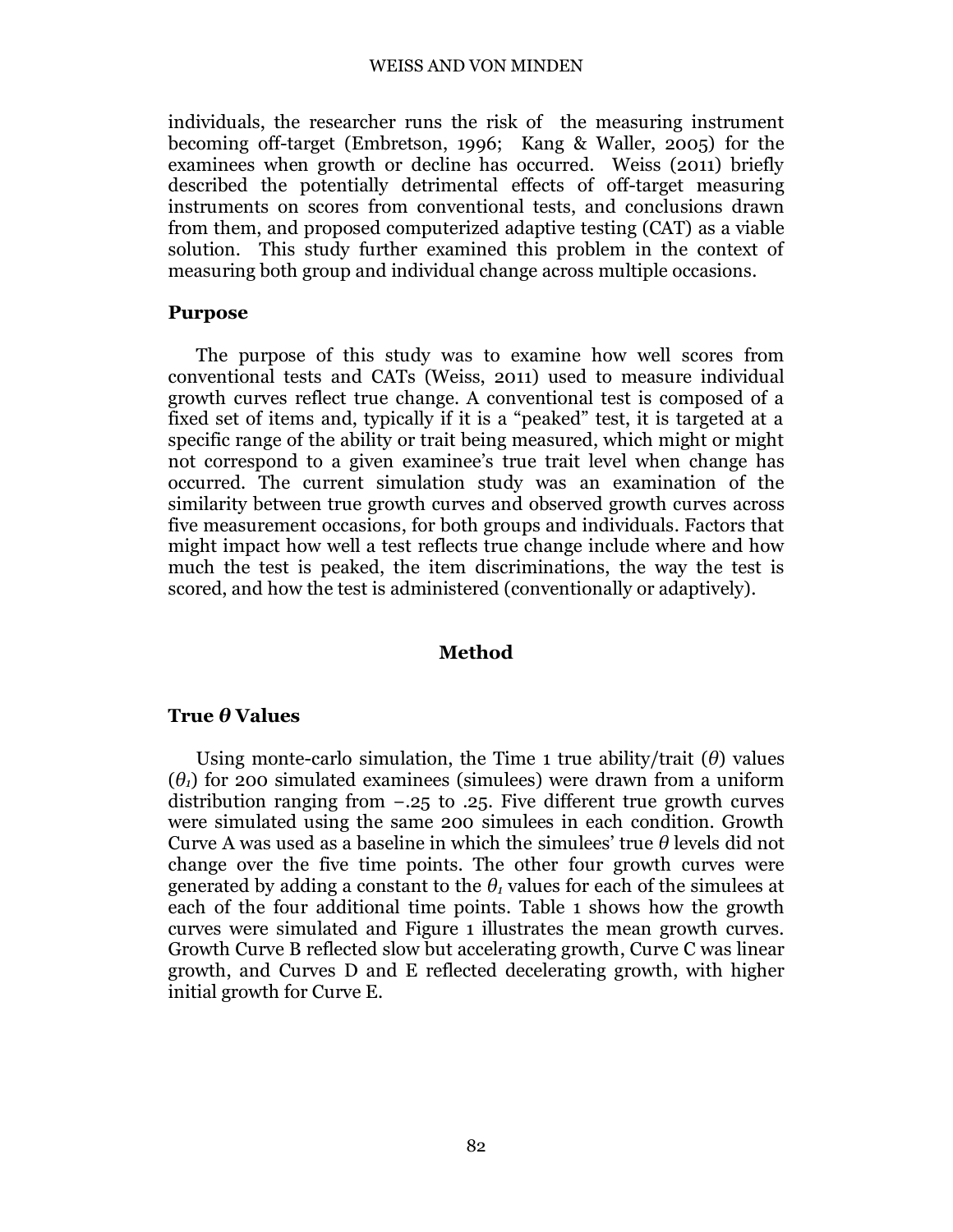| The Plue Orbital Carbes |                                  |                       |                  |                  |                  |  |  |  |  |  |  |
|-------------------------|----------------------------------|-----------------------|------------------|------------------|------------------|--|--|--|--|--|--|
| Curve                   | Time 1                           | Time 2                | Time 3           | Time 4           | Time 5           |  |  |  |  |  |  |
|                         | Η,                               | $\boldsymbol{\theta}$ |                  | Η,               |                  |  |  |  |  |  |  |
| B                       | $\theta_{\scriptscriptstyle{1}}$ | $\theta_1$ + .2       | $\theta_1 + .5$  | $\theta_1$ + 1   | $\theta_1$ + 1.7 |  |  |  |  |  |  |
| $\mathbf C$             | $\theta_{\scriptscriptstyle{1}}$ | $\theta_1 + 0.6$      | $\theta_1$ + 1.2 | $\theta_1$ + 1.8 | $\theta_1$ + 2.4 |  |  |  |  |  |  |
| D                       | $\theta_{\scriptscriptstyle{1}}$ | $\theta_1$ + 1.2      | $\theta_1$ + 1.9 | $\theta_1$ + 2.3 | $\theta_1$ + 2.5 |  |  |  |  |  |  |
| E.                      | $\theta_{\scriptscriptstyle{1}}$ | $\theta_1$ + 2        | $\theta_1$ + 2.3 | $\theta_1$ + 2.4 | $\theta_1$ + 2.5 |  |  |  |  |  |  |

Table 1 *The Five Growth Curves*

## **Figure 1.** Mean True Growth Curves



## **Conventional Tests**

Scored item responses to 50-item conventional tests were generated using the 3-parameter logistic IRT model

$$
P_{ij} \theta_j = c_i + 1 - c_i \frac{\exp\left[Da_i \theta_j - b_i\right]}{1 + \exp\left[Da_i \theta_j - b_i\right]}
$$
 (1)

where  $P_{ij}$  is the probability of a correct response to item *i* by examinee *j*,  $\theta_i$ is the trait level of examinee *j*,  $a_i$  is the discrimination of item *i*,  $b_i$  is the difficulty of item *i*,  $c_i$  is the pseudo-guessing parameter of item *i*, and  $D =$ 1.7. Three item discrimination conditions were generated. Each condition had a normal distribution with a mean  $a_i = .6, 1.0,$  or 1.5, representing low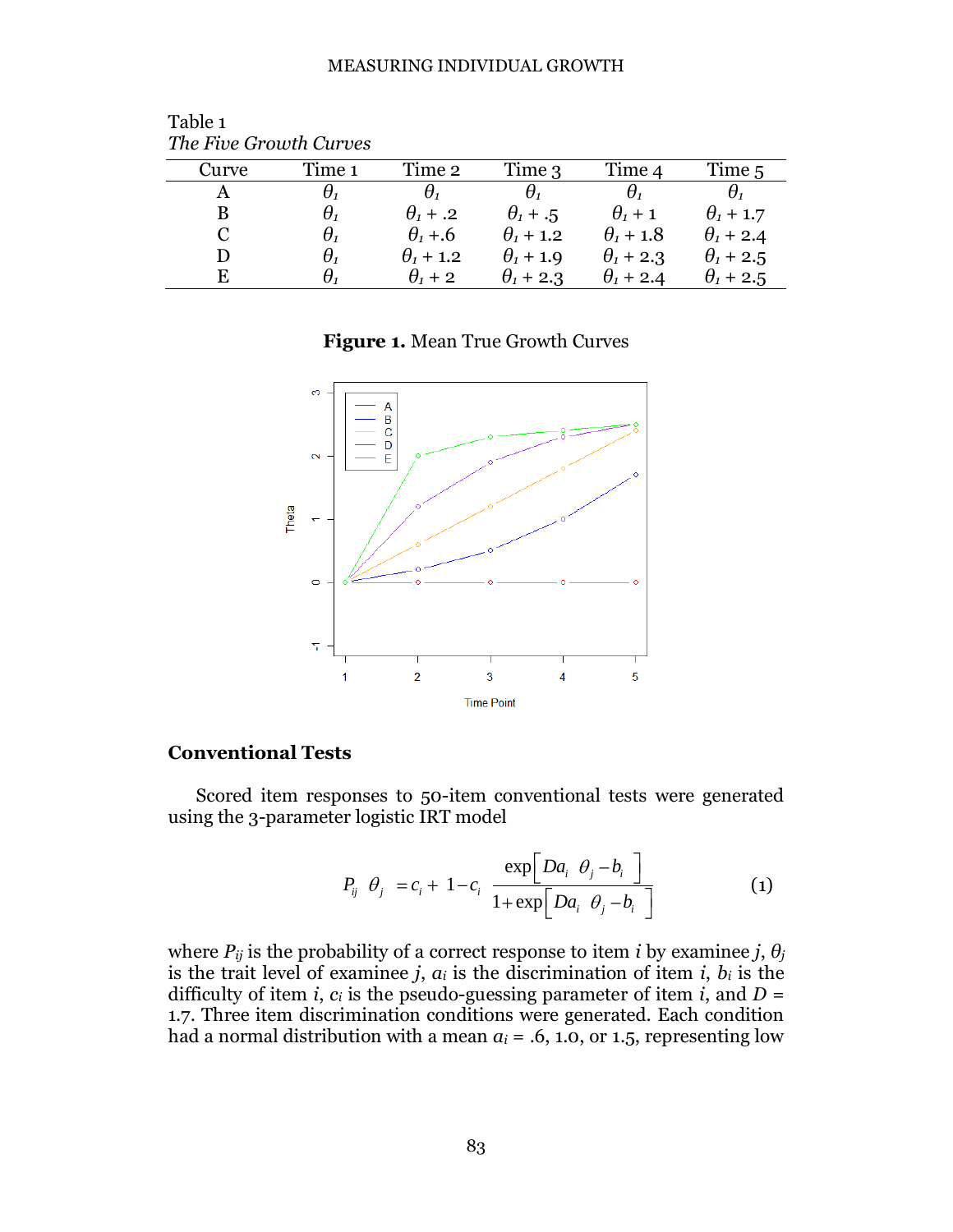(LD), medium (MD), and high (HD) discriminations, respectively. All of the item discrimination conditions had a standard deviation of .1. There were two item difficulty conditions, as well. Items for conventional tests are commonly selected to have difficulties close to  $b_i = 0.0$  in order to maximize the item variance, which increases the internal consistency reliability of the test (Crocker & Algina, 2006). Thus, the item difficulties for the conventional tests were simulated to be closely centered around *b<sup>i</sup>*  $=0.0$ . In the Narrow *b* condition,  $b_i$ <sup>s</sup> were generated from a uniform distribution ranging from  $b_i = -.5$  to  $.5$ . In the Wide *b* condition,  $b_i$ s were generated from a uniform distribution ranging from  $b_i = -1$  to 1. The  $c_i$ parameter was set to .2 for all items. Randomly parallel 50-item tests were generated at each time point.

Item responses were simulated using the true *θ* values for examinees at each time point using a program written in R (R Development Core Team, 2010). A matrix containing the expected probabilities of correct responses was calculated using Equation 1. A matrix of random numbers was also generated from a uniform distribution ranging from 0 to 1. If the random number generated for a simulee on a given item was less than the expected probability of a correct response for that item, the item was scored as correct (1). If the random number was greater than or equal to the expected probability, the item was scored as incorrect (0).

The number-correct scores were then calculated for each time point. Using the test response function associated with each set of item parameters for each set of 50 items, with  $\theta$  values incremented by .05, number-correct scores were transformed to the  $\theta$  metric (N-C  $\theta$ ). This allowed the observed  $\theta$  approximations and the true  $\theta$  values to be compared on the same scale. IRT weighted maximum likelihood (WML; Guyer, 2010, p.37; Warm, 1989) *θ* estimation was also used to estimate *θ* levels to investigate whether scoring the same data by IRT improved the recovery of the true growth curves. WML was used rather than maximum likelihood because it can provide  $\theta$  estimates for all correct or all incorrect response patterns.

#### **Computerized Adaptive Tests**

Scored item responses to item banks used to administer 50-item fixedlength CATs were generated using Equation 1. The discrimination conditions (low, medium, and high) for the CATs were the same as those used in the conventional tests, and  $c_i$  = .20 for all items, as well. The range of item difficulties for each CAT item bank was between  $b_i = -3.50$  and 3.50. The difficulty range was broken into 14 segments, each of which had a width of .50. Each segment contained 25 items, which totaled to 350 items in each item bank. Within each segment, the *bis* were generated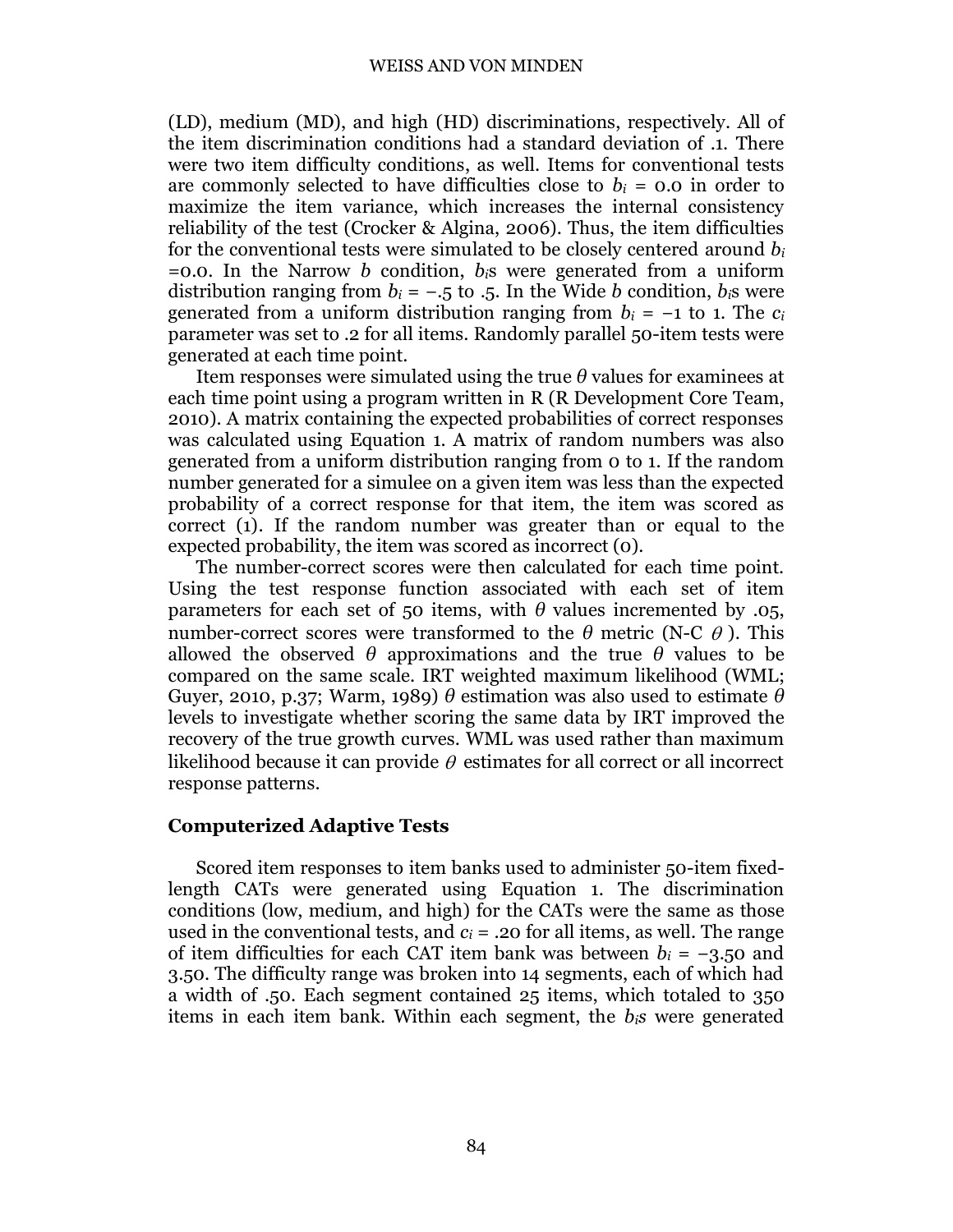from a uniform distribution. There were three CAT item banks used—one for each discrimination condition.

Responses to all of the items in the CAT item banks were simulated using R (R Development Core Team, 2010) using the same method described above. CATSim (Weiss & Guyer, 2012) was then used to simulate the administration of a CAT for each time point. Initial *θ* estimates at Time 1 were set to 0.0 for all simulees. For time points  $2 - 5$ , the initial  $\theta$  estimate for each simulee was the final  $\theta$  estimate from the previous time point, as proposed by Weiss and Kingsbury (1984). The *θ* estimates were obtained using maximum likelihood with a step size of 3 for non-mixed response patterns. Items were selected using maximum information, selecting at each stage in the CAT the unadministered item in the 350-item bank that provided maximum information at the current  $\theta$ estimate. All of the CATs were terminated after 50 items were administered.

### **Analysis**

In order to evaluate how close an observed point on the mean growth curve was to the corresponding true growth curve, RMSE was calculated. RMSE averaged across simulees for occasion *k* is given by

$$
RMSE_{k} = \sqrt{\frac{1}{N} \sum_{j=1}^{N} \hat{\theta}_{kj} - {\theta_{kj}}^{2}}
$$
 (2)

where  $N = 200$ ,  $\hat{\theta}_{kj}$  is the estimated  $\theta$  value of simulee  $j$  at time  $k$ , and  $\theta_{kj}$  is the true  $\theta$  of simulee *j* at time *k*.

Bias was calculated to evaluate whether change was being overestimated or underestimated at each time point. Bias is given by

$$
Bias_k = \frac{1}{N} \sum_{j=1}^{N} \hat{\theta}_{kj} - \theta_{kj}
$$
 (3)

Positive bias indicates that true change was being overestimated and negative bias indicates that true change was being underestimated.

In addition to calculating the RMSE at each time point to see how it changed as  $\theta$  moved farther from the targeted ability level, RMSE was examined for each simulee's growth curve to see how well individual growth was recovered. The RMSE averaged across time points for simulee *j* given by

$$
RMSE_{j} = \sqrt{\frac{1}{5} \sum_{k=1}^{5} \hat{\theta}_{kj} - \theta_{kj}^{2}}.
$$
 (4)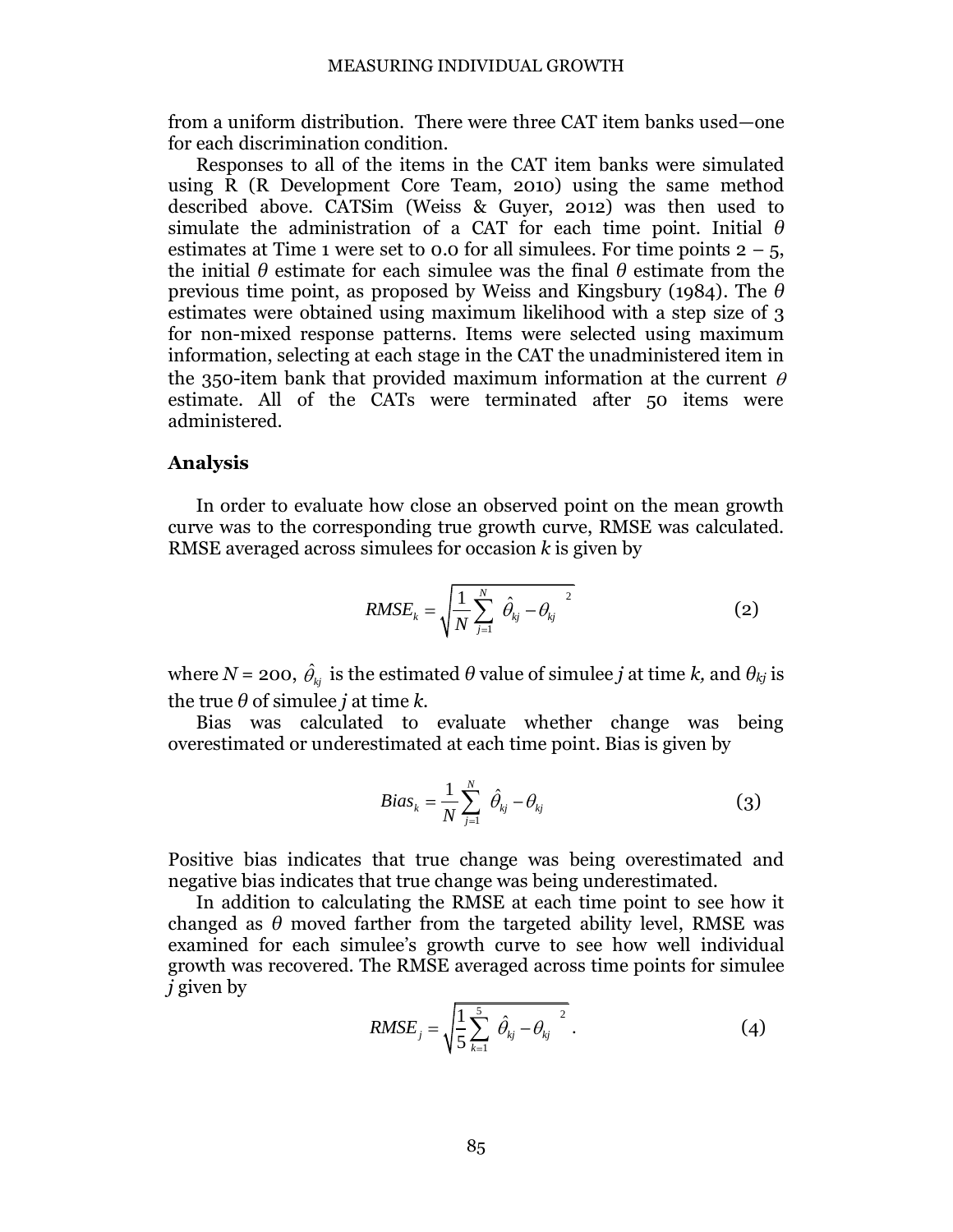## **Results**

# **Group Growth**

## *Means and SDs*

Table 2 shows the means and standard deviations (SD) of true  $\theta$  at each of the five time points, as well as N-C  $\theta$ , WML  $\theta$ , and CAT  $\theta$  for the six combinations of *a* and *b* for the baseline Curve A (no-change) condition. Under all item bank conditions, CAT had a tendency to slightly overestimate true  $\theta$  and conventional tests had a tendency to slightly underestimate true  $\theta$ , whether scored by N-C or WML. The SDs for all  $\theta$ estimation methods were higher than the SDs of true  $\&$ , reflecting error of measurement. SDs were highest for the Low *a* condition and decreased as *a* increased, for both the Narrow and Wide *b* conditions. For the Narrow *b* conditions, CAT  $\theta$  estimates generally had lower SDs than the conventional tests, whether scored by N-C or WML. For the Wide *b* conditions, CAT  $\theta$  estimates had smaller SDs for all but two conditions.

Figure 2 shows the same data as in Table 2, but for Curve B, a slowly accelerating growth curve (numerical values for all figures are in Von Minden, 2011). For both the Narrow *b* (Figures 2a – 2c) and Wide *b* (Figures 2d – 2f) conditions, mean estimated  $\theta$  s were close to mean true  $\&$  for Times 1 – 4. At Time 5, however, when items had high *as*, the true mean  $\theta$  was 1.677 but the NC mean  $\theta$  was 2.200 for the Narrow *b* condition and 1.883 for the Wide *b* condition.

Figure 2 also displays differential effects on the SDs of the  $\theta$  estimates at different time points, as indicated by the vertical lines plotted at the means for each condition. True  $\theta$  SDs were .142 for all time points. For the Narrow *b* condition (Figures 2a – 2c), SDs of CATs  $\&$  were essentially constant across time points for a given level of *a*: for Narrow *b*, they ranged from .326 to .374 for Low *a,* .254 to .285 for Medium *a,* and .195 to .227 for High *a*. By contrast, SDs of N-C  $\&$  increased as the mean true  $\theta$ increased, ranging from .372 to .519 for Low *a* (Figure 2a), .293 to .484 for Medium *a* (Figure 2b)*,* and .229 to .834 for High *a* (Figure 2c), the latter result indicating substantial amounts of error in these  $\theta$  estimates. WML SDs increased with increasing means for the Low and Medium *a* conditions, but remained relatively constant for the High *a* condition.

A similar pattern of results for the SDs was observed for the Wide *b* conditions, but the differences were less pronounced. CAT  $\theta$  SDs were low and essentially constant across time points within an item discrimination level, whereas the SDs of the N-C  $\&$  increased as the means increased; the maximum NC SDs were all at Time 5 with values of .502, .467, and .563 for Low, Middle, and High *a*, respectively, versus .142 for true  $\theta$ s.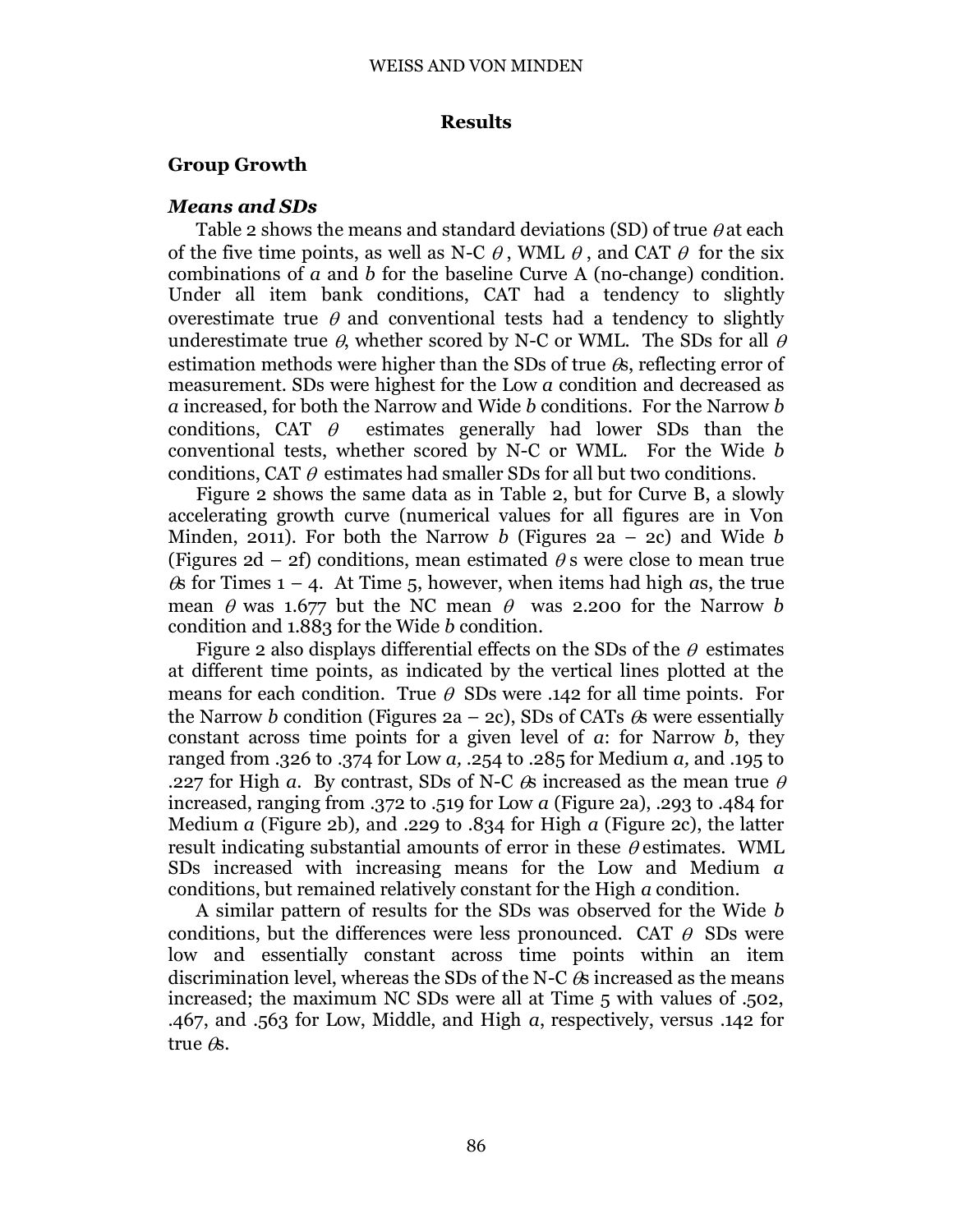Table 2

 $Means$  and  $SDs$  of  $\theta$   $Estimates$   $for$   $Each$   $Condition$   $at$   $Each$   $Time$   $Point, for$   $Curve$   $A$ 

|                                | Time 1  |           | Time 2  |           | Time 3  |           | Time 4  |           | Time 5  |           |
|--------------------------------|---------|-----------|---------|-----------|---------|-----------|---------|-----------|---------|-----------|
| Condition                      | Mean    | <b>SD</b> | Mean    | <b>SD</b> | Mean    | <b>SD</b> | Mean    | <b>SD</b> | Mean    | <b>SD</b> |
| True $\theta$                  | $-.023$ | .142      | $-.023$ | .142      | $-.023$ | .142      | $-.023$ | .142      | $-.023$ | .142      |
| Narrow <i>b</i> , Low <i>a</i> |         |           |         |           |         |           |         |           |         |           |
| N-C $\theta$                   | $-.028$ | .372      | $-.026$ | .373      | $-.013$ | .405      | .022    | .391      | $-.019$ | .400      |
| WML $\theta$                   | $-.029$ | .362      | $-.034$ | .346      | $-.020$ | .390      | .015    | .380      | $-.014$ | .383      |
| CAT $\theta$                   | .030    | .374      | .019    | .353      | .042    | .377      | .033    | .375      | .007    | .329      |
| Narrow b, Medium a             |         |           |         |           |         |           |         |           |         |           |
| N-C $\theta$                   | $-.003$ | .293      | $-.007$ | .281      | $-.017$ | .263      | $-.013$ | .263      | $-.020$ | .286      |
| WML $\theta$                   | $-.005$ | .276      | $-.008$ | .272      | $-.015$ | .251      | $-.006$ | .248      | $-.020$ | .274      |
| CAT $\theta$                   | .033    | .260      | $-.011$ | .266      | $-.010$ | .271      | .020    | .263      | .010    | .278      |
| Narrow b, High a               |         |           |         |           |         |           |         |           |         |           |
| N-C $\theta$                   | $-.012$ | .229      | .015    | .203      | $-.009$ | .208      | $-.016$ | .214      | $-.013$ | .201      |
| WML $\theta$                   | $-.008$ | .214      | .007    | .186      | $-.005$ | .204      | $-.017$ | .213      | $-.016$ | .194      |
| CAT $\theta$                   | .014    | .227      | $-.013$ | .208      | .011    | .210      | $-.004$ | .230      | $-.016$ | .222      |
| Wide b, Low a                  |         |           |         |           |         |           |         |           |         |           |
| N-C $\theta$                   | $-.035$ | .393      | $-.026$ | .391      | .015    | .414      | $-.008$ | .392      | $-.015$ | .385      |
| WML $\theta$                   | $-.037$ | .372      | $-.004$ | .376      | .011    | .402      | $-.016$ | .376      | $-.023$ | .375      |
| CAT $\theta$                   | .030    | .374      | .019    | .353      | .042    | .377      | .033    | .375      | .007    | .329      |
| Wide b, Medium a               |         |           |         |           |         |           |         |           |         |           |
| N-C $\theta$                   | $-.056$ | .271      | $-.008$ | .303      | $-.038$ | .282      | $-.048$ | .274      | $-.003$ | .253      |
| WML $\theta$                   | $-.062$ | .258      | $-.011$ | .289      | $-.029$ | .268      | $-.031$ | .257      | $-.003$ | .253      |
| CAT $\theta$                   | .033    | .260      | $-.011$ | .266      | $-.010$ | .271      | .020    | .263      | .010    | .278      |
| Wide $b$ , High $a$            |         |           |         |           |         |           |         |           |         |           |
| N-C $\theta$                   | $-.007$ | .229      | $-.044$ | .215      | $-.026$ | .235      | $-.017$ | .219      | $-.047$ | .255      |
| WML $\theta$                   | $-.008$ | .219      | $-.041$ | .208      | $-.026$ | .227      | $-.014$ | .214      | $-.045$ | .238      |
| CAT $\theta$                   | .014    | .227      | $-.013$ | .208      | .011    | .210      | $-.004$ | .230      | $-.016$ | .222      |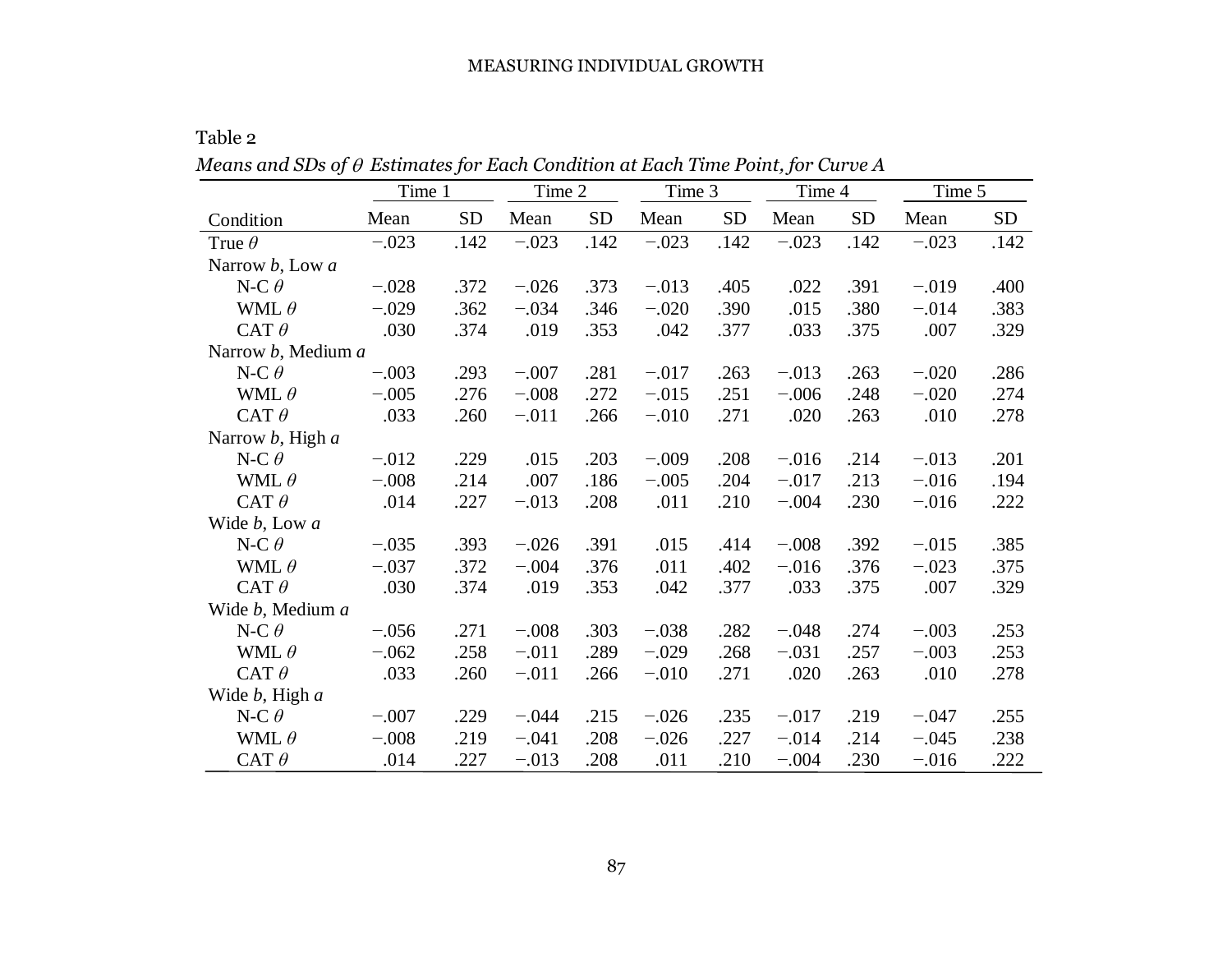Figure 2. Means and SDs (Vertical Lines) of  $\theta$  Estimates at Five Time Points for Growth Curve B



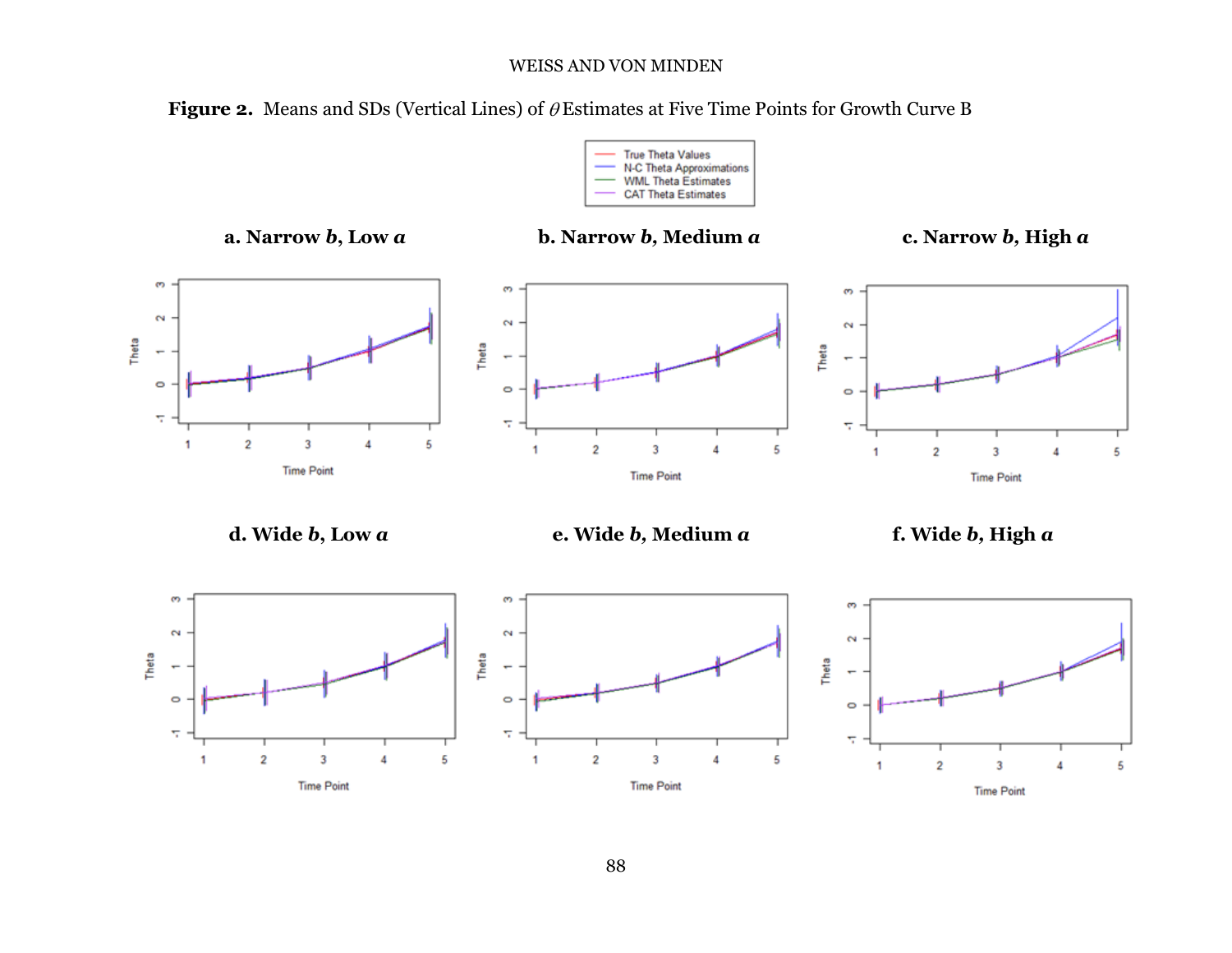Figure 3 shows means and SDs of estimated  $\theta$  for Curve C, which modeled linear growth. Similar results were obtained as were observed for Curve B—as the mean true  $\theta$ deviated further from 0.0, where the conventional test was peaked, mean  $\theta$  estimates for the conventional test (both N-C and WML) deviated further from mean true  $\theta$ . However, mean NC  $\theta$  estimates tended to be higher than mean true  $\theta$ , whereas mean WML estimates (based on the same item responses from which N-C scores were computed), tended to be lower than the true means (e.g. Figures 3c and 3f), with a somewhat diminished effect for the Wide  $b$  tests. Mean  $\theta$ s for CATs were all very close to the true means for all time points and all combinations of *a* and *b* conditions.

As for Curve B, SDs of N-C  $\&$  increased over time points for all  $a$  and  $b$  conditions. Maximum N-C SDs with Narrow *b* were .525 at Time 4 for Low *a*, .494 for Medium *a,* and .760 for High *a* (Time 5 SDs were lower due to ceiling effects). Wide *b* tests had little effect on the SDs—corresponding SDs were .530, .460, and .777, respectively. By contrast, CAT  $\theta$  SDs were constant across time points within an *a* level, for both Narrow and Wide *b* tests.

The means and SDs of the true and estimated *θ* values for Curve D, a decelerating growth curve, are shown in Figure 4. The simulees' true  $\theta$  values were within the targeted range of the conventional test only at Time 1. After that time point, using the Narrow *b* test (Figures 4a – 4c) the N-C  $\theta$  approximations (*M* = 1.311, 2.454, 2.759, and 2.874) increasingly overestimated the true means (*M* = 1.177, 1.877, 2.277, and 2.477) and had the largest standard deviations (*SD* = .603, .740, .520, and .390) in the High *a*  condition. The WML  $\theta$  estimates ( $M = 1.124, 1.665, 1.796,$  and 1.749) underestimated the true means and had the smallest standard deviations (*SD* = .291, .261, .170, and .120) in the High *a* condition. As before, the mean CAT  $\theta$  estimates (*M* = 1.207, 1.910, 2.306, and 2.503) were very close to the true means, and the standard deviations (*SD* = .224, .210, .212, and .217) were smallest in the High *a* condition.

A similar pattern of results was observed for the Wide *b* conditions (Figures 4d – 4f), although deviations from true values were somewhat attenuated. N-C  $\theta$  s were higher than true  $\&$ , particularly in the High  $a$  condition, where the magnitude of overestimation tended to increase with increasing distance of the true means from the location of the test. SDs of N-C  $\&$  increased at successive time points for all *a* conditions, reaching their maximum of .717 at Time 3 for the High *a* condition, before reducing due to ceiling effects. Again, WML mean  $\alpha$  were close to the true means for the first three time points, then underestimated true  $\&$ . SDs of WML  $\&$  were small and constant across time points, and decreased with increasing  $a$ . CAT mean  $a$  were again very similar to true  $\&$  and, similar to WML SDs, CAT SDs remained constant across time points, were generally the smallest of the  $\theta$  estimation methods, and decreased with increasing *a*.

The means and SDs for the true and estimated *θ* values for Curve E are shown in Figure 5. As with Curve D, the simulees' true *θ*s fell within the targeted range of the conventional test only at Time 1. After that, the N-C  $\&$  again overestimated the true mean  $\mathcal{R}$  and the WML  $\theta$ s underestimated the true means, with the most pronounced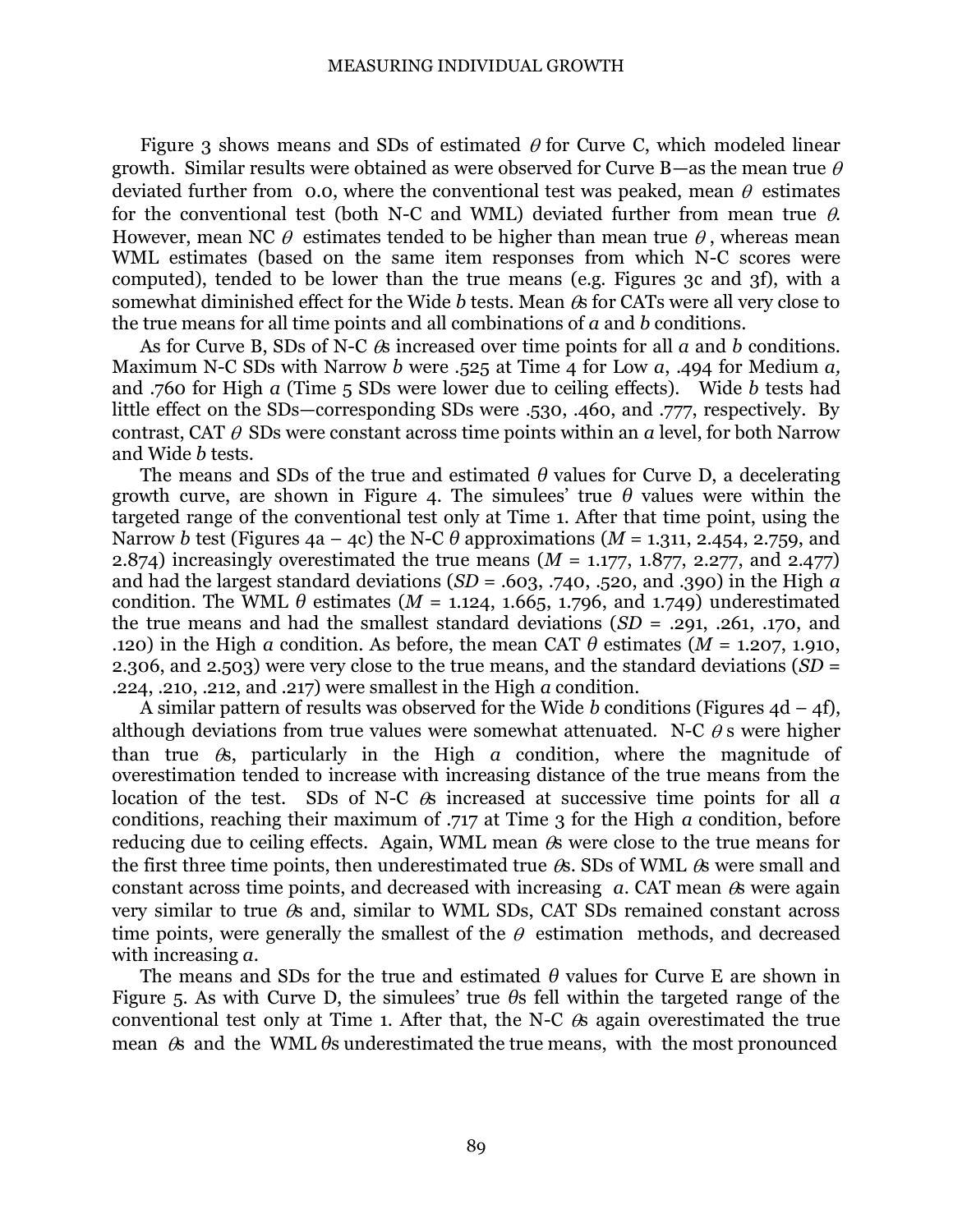Figure 3. Means and SDs (Vertical Lines) of  $\theta$  Estimates at Five Time Points for Growth Curve C



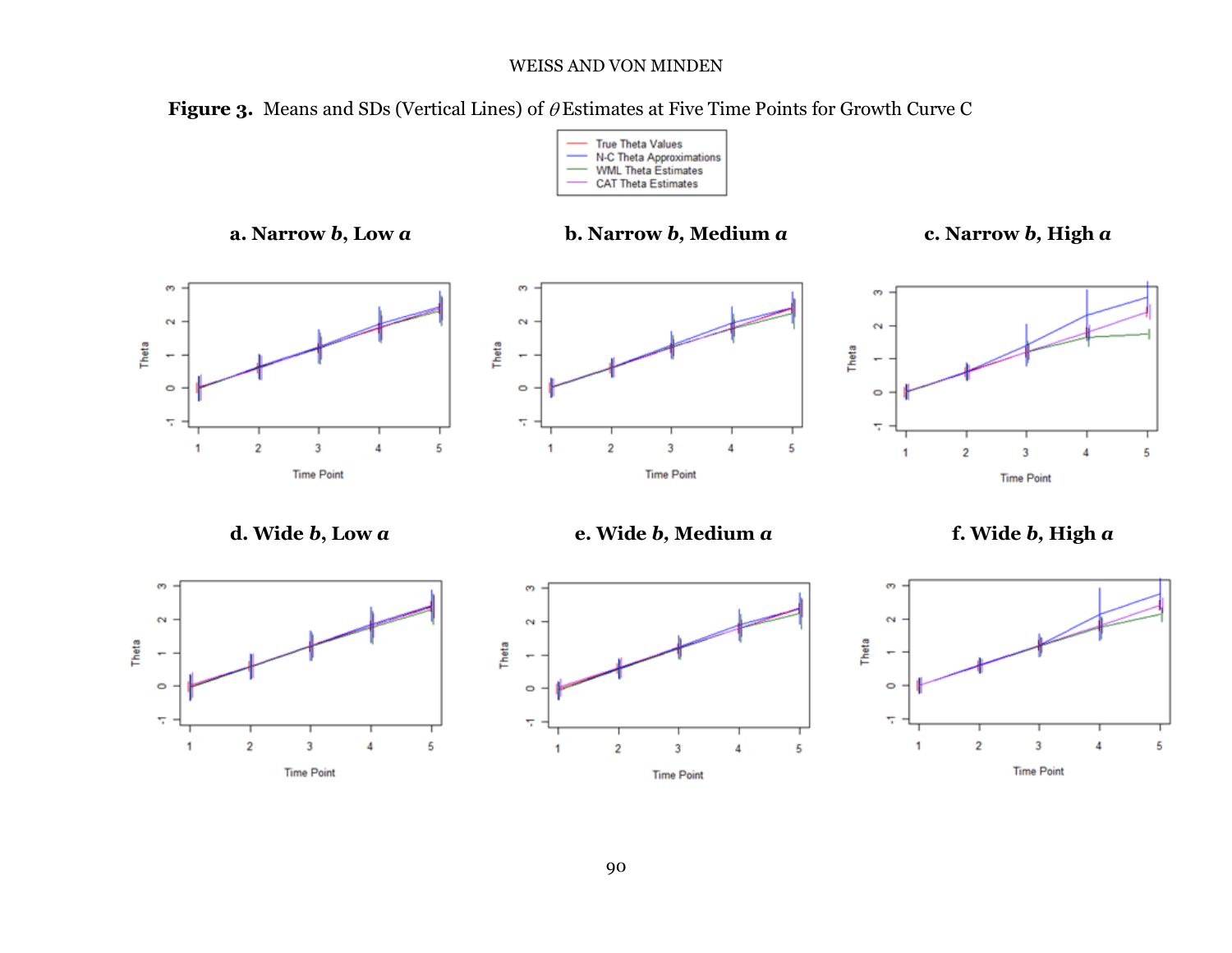**Figure 4.** Means and SDs (Vertical Lines) of  $\theta$  Estimates at Five Time Points for Growth Curve D



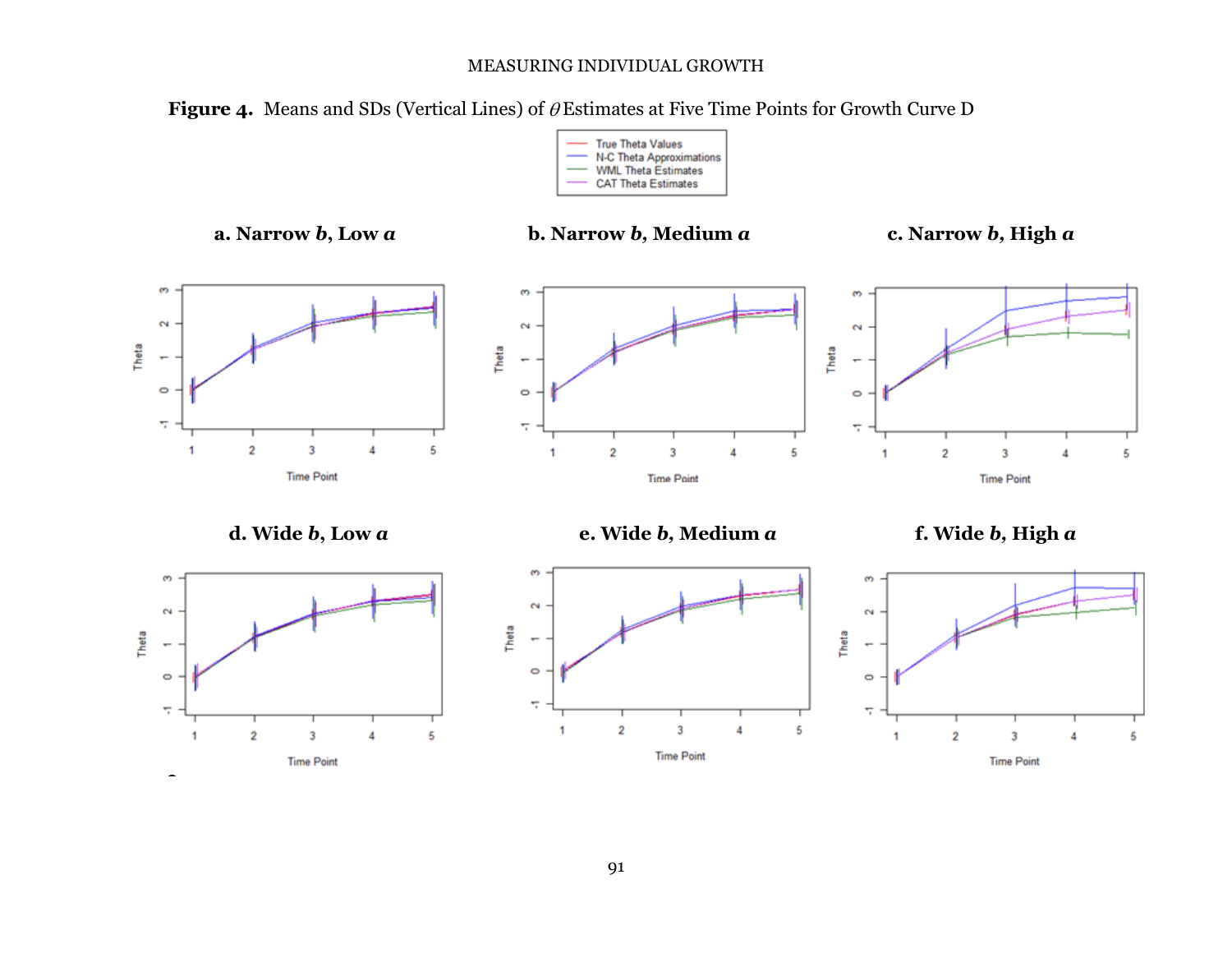**Figure 5.** Means and SDs (Vertical Lines) of  $\theta$  Estimates at Five Time Points for Growth Curve E

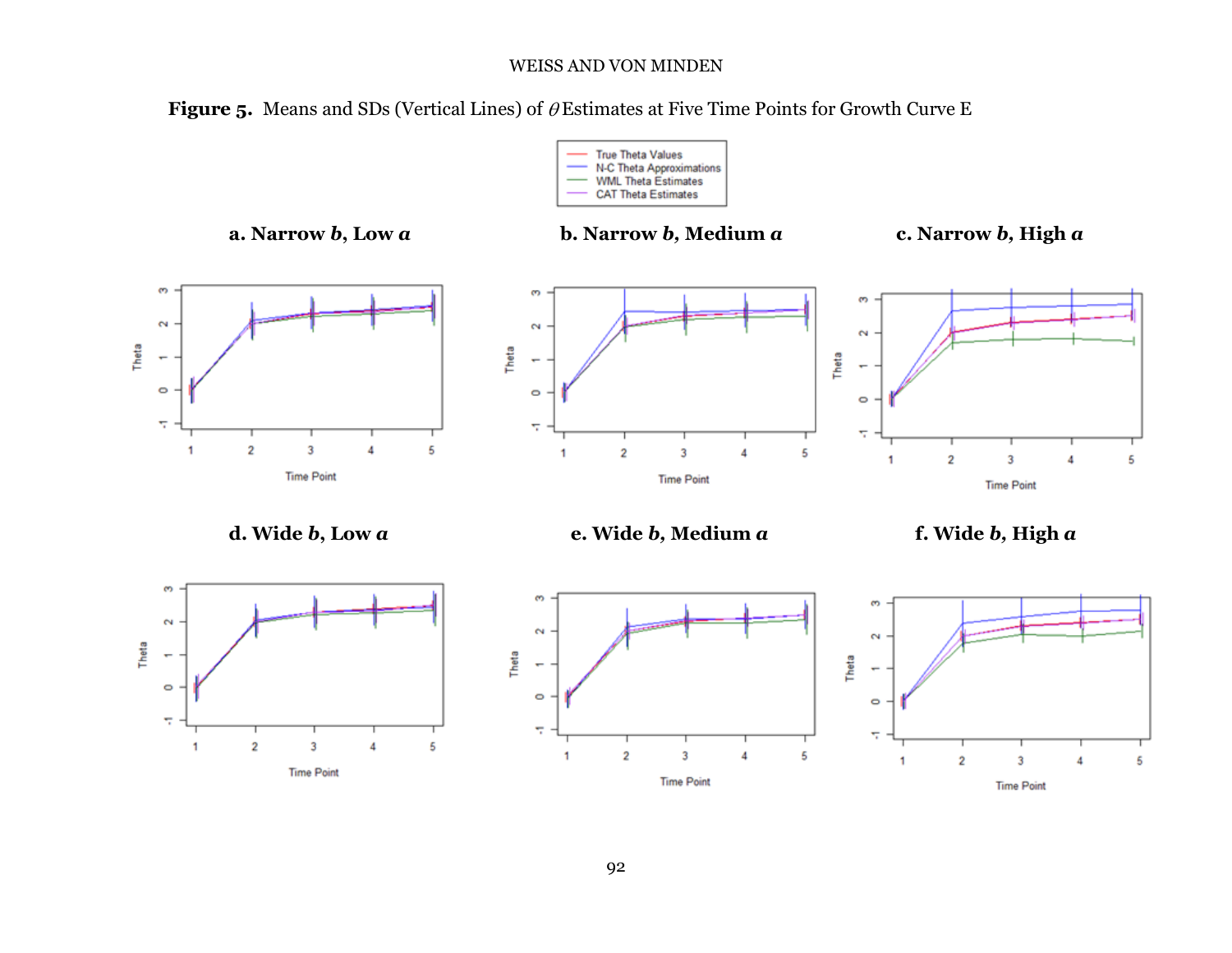differences in the High *a* conditions. For Time  $2 - 5$  for the Narrow *b* condition (Figures 5a – 5c), true means were 1.977, 2.277, 2.377, and 2.477; by contrast, N-C means were 2.637, 2.721, 2.784, and 2.821; and WML means were 1.677, 1.761, 1.804, and 1.733. As with other growth curves, the mean CAT *θ* estimates for Times  $2 - 5$  ( $M = 1.983$ , 2.279, 2.392, and 2.504) were close to the true means.

The SDs followed the same pattern as the previous growth curves, as well; in the High *a* condition they were largest for the N-C *θ* approximations and smallest for the WML and CAT  $\theta$  estimates. NC  $\theta$  SDs were as high as .668 for the Narrow *b* tests and .700 for the Wide *b* tests, compared to .142 for true  $\theta$ . approximately .230 for CAT  $\theta$ , and about .250 for WML  $\theta$  with High *a* items.

# *Bias*

The average bias at each time point for all of the growth curves and  $\theta$ estimation methods is shown in Figure 6. As was seen with the mean  $\theta$  estimates, N-C  $\theta$  estimates tended to be positively biased when the mean true  $\theta$  differed from the test difficulty, the WML  $\theta$  estimates tended to be negatively biased, and the CAT  $\theta$  estimates were essentially unbiased. The magnitude of the bias was not always larger for one type of *θ* estimation under the Narrow *b* condition (Figures 6a – 6e). At some time points, the N-C  $\theta$  approximations had noticeably larger values of bias, such as Time  $5$  in Curve B (Figure 6b) or Time  $4$  (Figure 6c) in Curve C. However, there were time points where the WML  $\theta$  estimates had noticeably larger values of bias, such as Time 5 in Curves C, D, and E (Figures 6c – 6e) for the Narrow *b* conditions. As the difference between the targeted *θ* range of the conventional tests and the true  $\theta$  values of the simulees became larger, the average bias for the WML  $\theta$  estimates became larger in magnitude than the N-C *θ*s, although in the opposite direction. For N-C *θ* and WML, the bias was largest in magnitude in the High *a* (HD) condition and at time points at which the simulees had moved farther away from the conventional tests.

For the Wide *b* condition, a similar picture emerged (Figures 6f through 6j). Although CAT  $\&$  remained unbiased, as they had for the Narrow  *conditions,* bias for the WML  $\&$  was reduced so that WML had slightly larger bias than N-C s for High *a* (HD) conditions only at Time 4 for Curve D (Figure 6i) and Times 4 and 5 for Curve E (Figure 6j).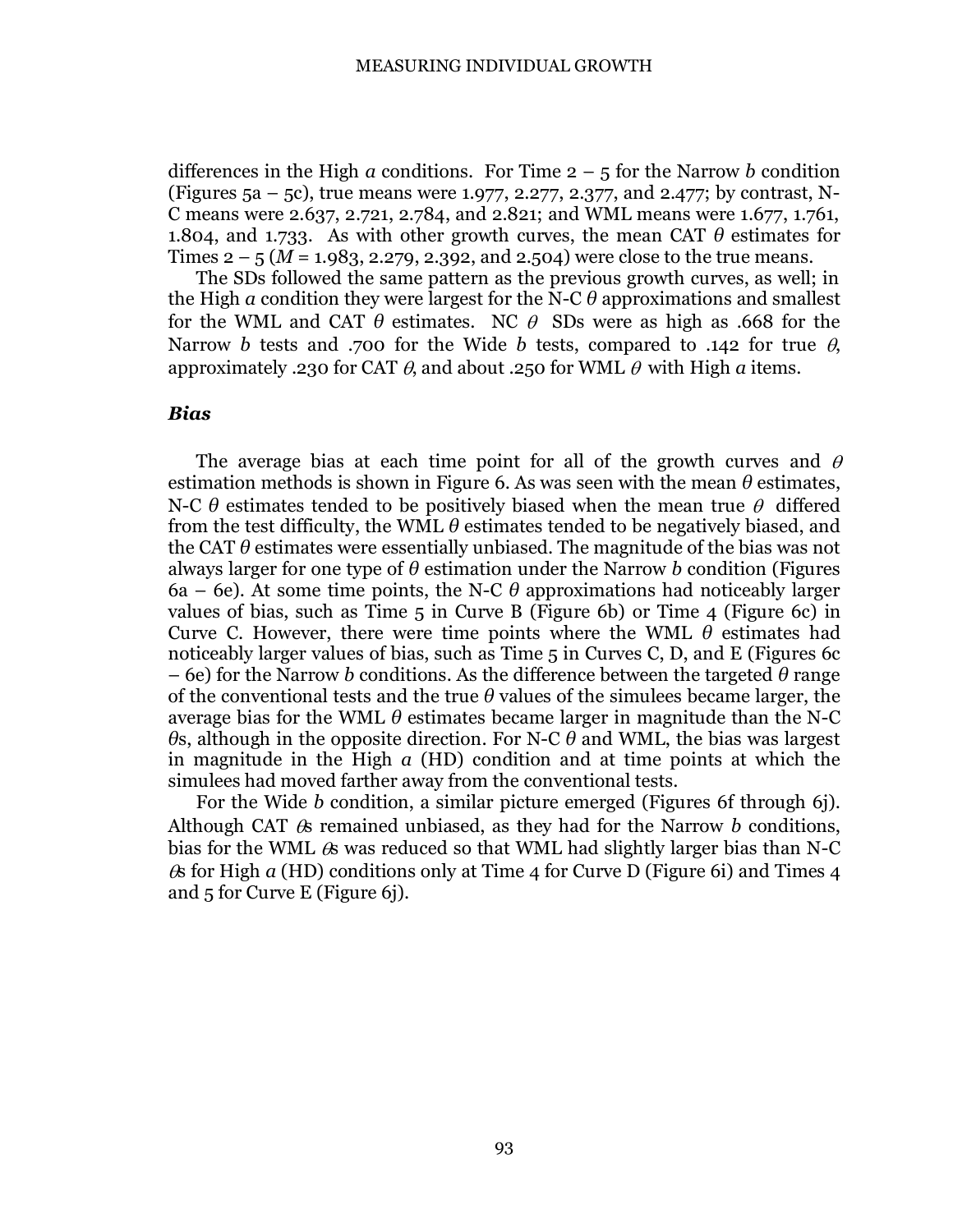

**Figure 6.** Average Bias for Each Growth Curve for Narrow *b* and Wide *b* Conditions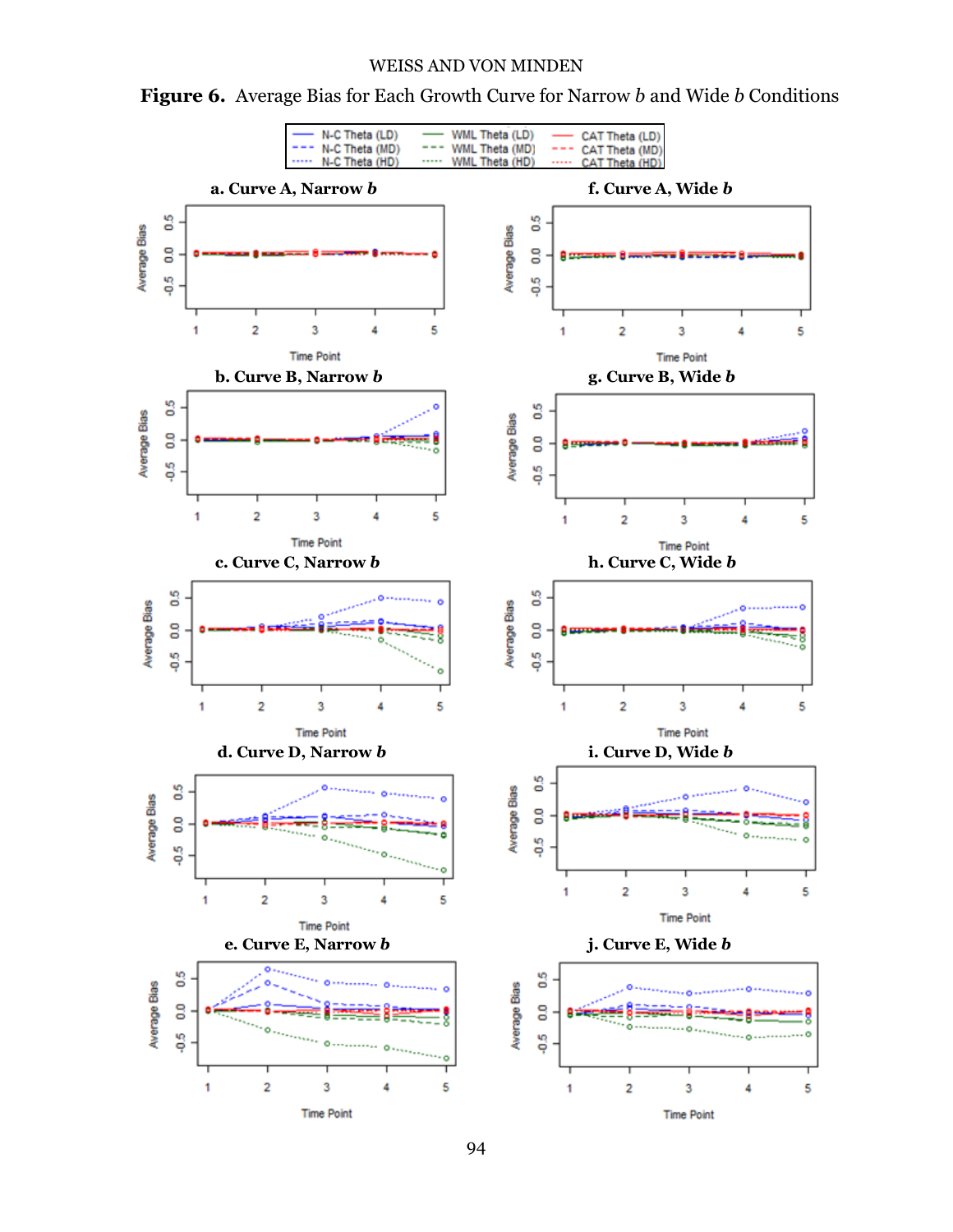#### *RMSE*

RMSE, the SD of the difference between estimated  $\theta$  and true  $\theta$  across a group of simulees, is a direct indicator of the error of measurement for a given  $\theta$  estimation method and condition The average RMSEs at each time point for all of the growth curves are shown in Figure 7. For the time points at which the simulees' true *θ*s were within the targeted range of the conventional tests, the High *a* condition had the lowest average RMSE and the Low *a* condition had the highest average RMSE. Once the simulees moved far outside the targeted range of the conventional tests, however, the High *a* condition had the highest average RMSE (for N-C *θ* and WML *θ*). Generally, N-C *θ* had higher average RMSEs than WML *θ*; the CAT *θ* estimates had the lowest average RMSE values across all discrimination conditions, with RMSE decreasing with increasing *a* and essentially constant across time points regardless of the distance between true  $\theta$  and the location of the test.

The magnitudes of RMSE were quite large under several conditions for the N-C  $\&$ . For Curve B with Narrow *b* at Time 5, RMSE approached a full  $\theta$  SD unit (Figure 7b). RMSEs of N-C  $\&$  approached or exceeded .75 SD units for at least one time point for Curves C, D, and E for both the Narrow *b* condition (Figures 7c – 7e) and the Wide *b* condition (Figures 7h -7j). RMSEs were near .75 for WML only for Curves D and E at Time 5 for Narrow *b* conditions.

#### **Recovery of Individual Growth Curves**

The RMSE for individual examinees reflects the SD of the differences between the estimated growth curve for a simulee and the simulee's true growth curve. A smaller RMSE indicates better recovery of the true growth curve. The distributions of RMSE for individual simulees across all five time points, conditions, and  $\theta$  estimation methods are shown in Figure 8.

Regardless of growth curve, CAT  $\theta$  had RMSE values that were the same or smaller than those for the N-C *θ* or WML *θ*. CAT *θ*s had the smallest RMSE values in the High *a* condition, followed by the Medium then Low *a* conditions. For Curve E in the Narrow *b*  condition (Figure 8e), CAT  $\&$  had a mean RMSE of .143 with SD = .046 and a range of .048 to .260; for the same conditions, NC  $\theta$  RMSEs had  $M = .642$ , SD = .114, and ranged from .444 to .888. For the same condition with a Wide *b* test, there was also no overlap between the CAT and N-C  $\theta$  RMSE distributions.

The distributions of RMSE values for the N-C *θ*s and WML *θ*s changed depending on the growth curve. For Curve A (no growth), the High *a* condition with Narrow *b* (Figure 8a) clearly measured individuals with the most precision because it had the lowest individual RMSEs for all  $\theta$  estimation methods; that trend was not obvious when the tests had Wide *b* (Figure 8f).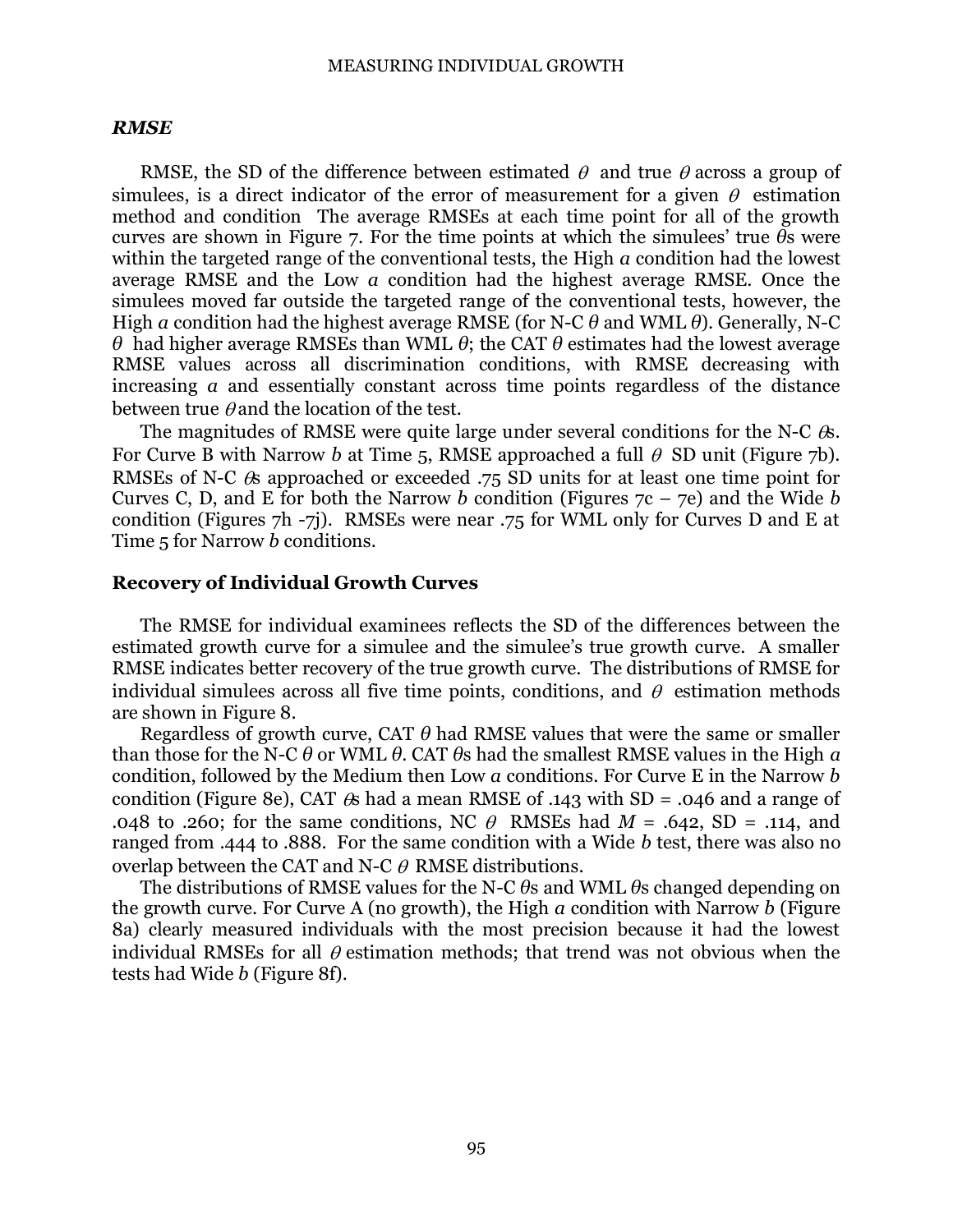WEISS AND VON MINDEN **Figure 7.** Average RMSE for Each Growth Curve for Narrow *b* and Wide *b* Conditions

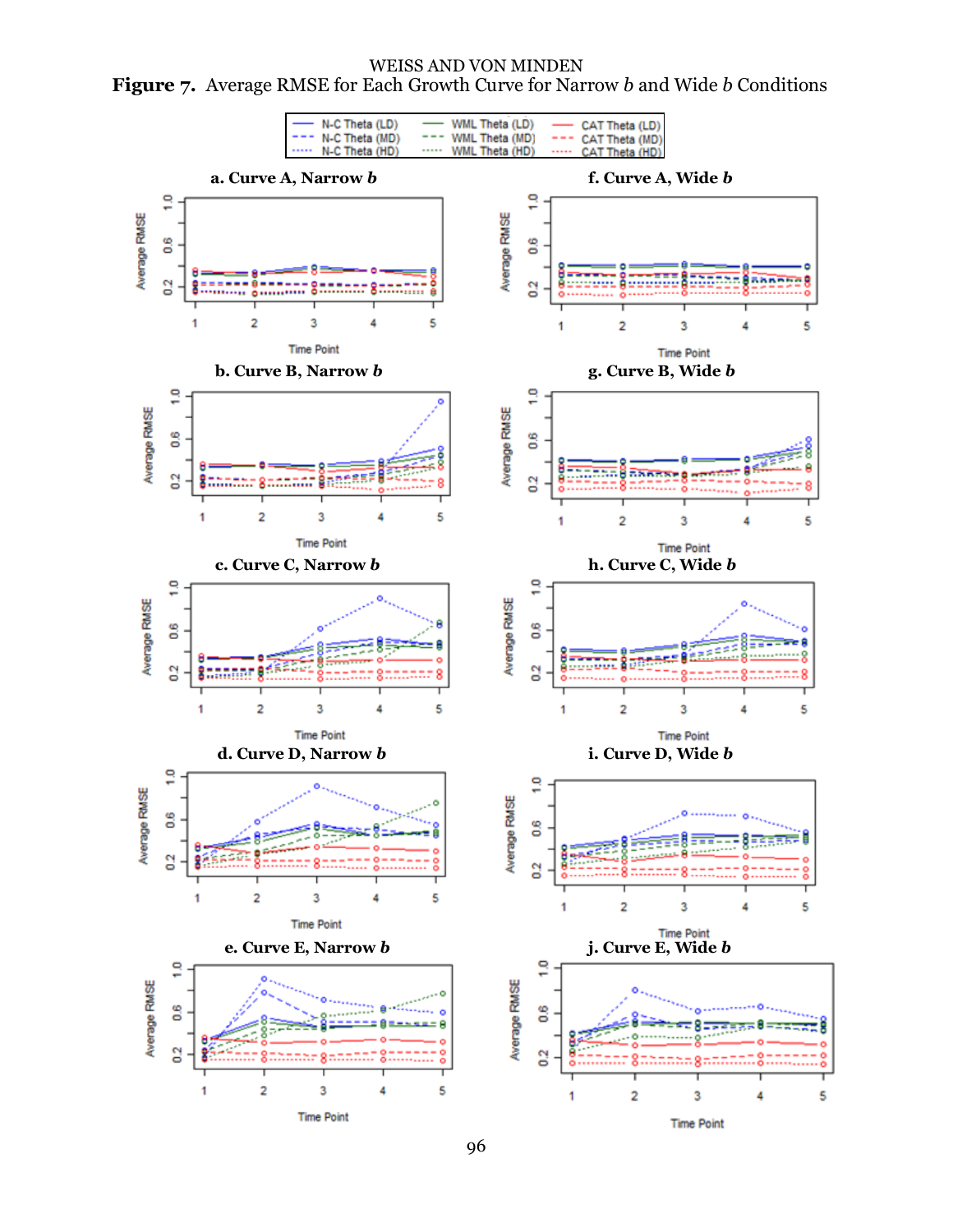**Figure 8.** Distribution of Individual RMSEs for Each Growth Curve for Narrow *b* and Wide *b*  **Conditions** 

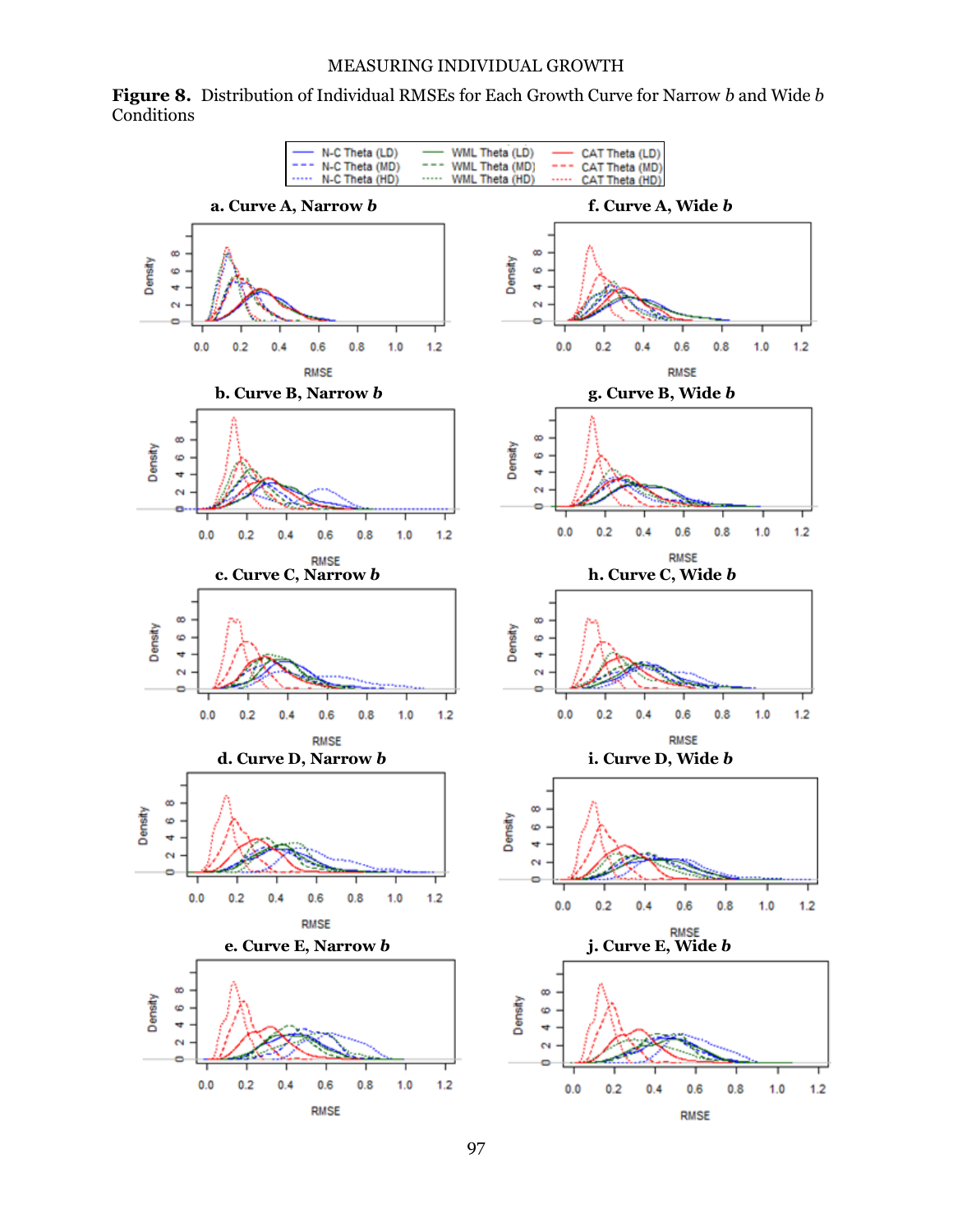For Curves B through E with Narrow *b*, the RMSEs in the Low and Medium *a* conditions did not change dramatically, but the RMSEs for the N-C *θ*s in the High *a* condition became considerably larger. Again, this trend was somewhat less obvious for the Wide *b* condition. Across all of the growth curves, the WML *θ* estimates had lower individual RMSEs than the respective N-C *θ* approximations, even though they were based on the same sets of item responses.

# **Discussion and Conclusions**

Overall, tests consisting of highly discriminating items performed better (lower bias and RMSE in the recovery of true growth) than tests containing items with lower discriminations when the test's difficulty corresponded to the examinees'  $\theta$  levels. An item with high discrimination has an information function that is peaked; the item provides substantial information at the particular  $\theta$  level that corresponds to the item difficulty, but that high level of information is concentrated over a narrow range of *θ*. An item with low discrimination has an information function that is less peaked; it provides less information at the particular *θ* level that corresponds to the item difficulty, but that information is spread out over a wider range of *θ*. When items are aggregated into tests, tests comprised of highly discriminating items that are similar in difficulty, have highly peaked information functions, whereas tests with less discriminating items have test information functions that are lower and less peaked.

When the examinees' *θ* levels were outside the targeted range of the test (i.e., change had occurred), the high discrimination condition performed the worst when using conventional tests. This can be explained by the low level of information that is available at *θ* levels that do not correspond very closely to the item difficulties when using items with high discriminations. Items with lower discriminations do not provide high levels of information at a particular level of *θ*, but they do offer more information at extreme *θ* levels than highly discriminating items. When using CATs instead of conventional tests, highly discriminating items performed the best regardless of examinee *θ* levels.

Widening the targeted  $\theta$  range of the conventional tests improved the measurement of individual change somewhat, but once examinees moved outside the targeted  $\theta$  range, the same pattern of results emerged, although the magnitudes were smaller than those in the narrow difficulty condition. The higher individual RMSE values for Curve A (the no-change condition) in the wide difficulty condition can be explained by the fact that the tests with wider difficulty ranges had items that were more spread out over the *θ* range than tests in the narrow difficulty condition. The narrow tests had more items concentrated around the specific range of *θ* in which the examinees were located at all five time points, which resulted in more information available for those examinees. The tests with a wider difficulty range resulted in less information for the examinees in growth curve A, but more information for examinees in the other growth curves in which change occurred. Thus, compared to the narrowly peaked conventional tests, the wider conventional tests did a somewhat better job of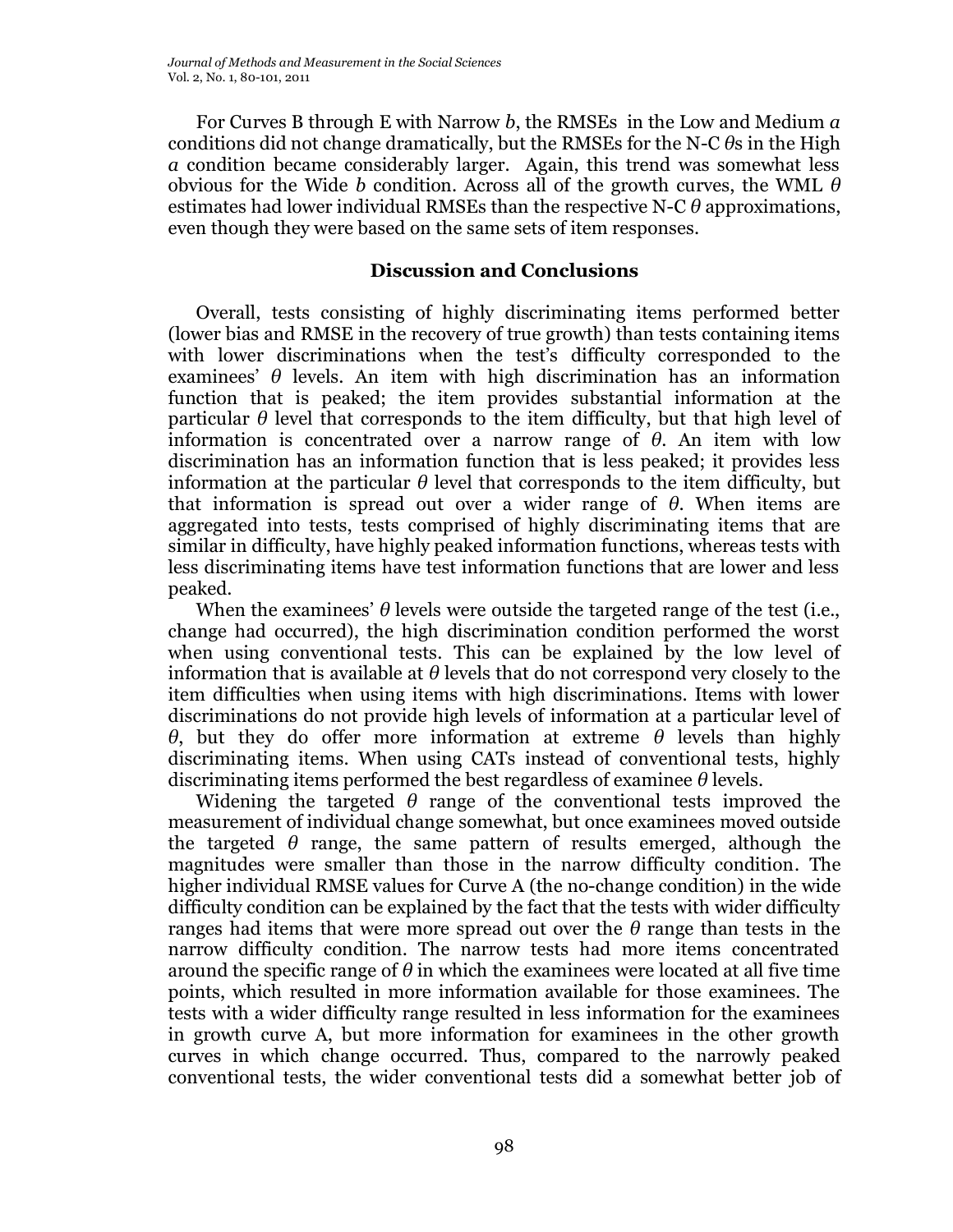measuring individuals who changed over the five time points, but did not do as well for the individuals who did not change.

## **Conclusions**

This study demonstrated that conventionally constructed and scored peaked tests cannot adequately measure individual growth at multiple time points—number-correct scores from peaked conventional tests over-estimated true trait levels, with greater overestimation occurring as the examinee's trait levels moved further from the range of the test. IRT scoring of the conventional tests improved the recovery of true growth curves, but there was still a wide range of error in recovery of patterns of individual growth. By contrast, CATs recovered change very well, regardless of the pattern or level of change. These results support and extend the conclusions drawn by May and Nicewander (1998) and Kim-Kang and Weiss (2008), who independently concluded that change scores across two occasions from conventional tests poorly measure actual individual change. Both studies also showed that IRT scoring of conventional tests resulted in better recovery of true change, but also that change scores from adaptive tests recovered true change considerably better than either number-correct or IRTscored conventional tests.

Researchers using the same test or parallel conventional tests to measure individual change over multiple time points have no way of knowing whether the observed growth curves reflect true change or measurement error, as demonstrated by the results of recovering individual patterns of growth. Without knowing how much an examinee has changed from one time point to another, it is impossible to know where to target the difficulty of the tests in order to improve the measurement of individual change. Tests designed according to the rules of classical test theory—highly discriminating items that are peaked or concentrated in difficulty—measure change more inaccurately than tests that deviate from these objectives. In other words, highly "reliable" conventional tests are poor tests for measuring individual growth or decline.

CAT provides a solution to the problem of not knowing how much each examinee changed over multiple testing occasions—and consequently, where to target the test's difficulty. Due to the individualized and dynamic item selection process for each examinee, using CAT to measure individual change allows for precise measurement of both examinees who do not change from one time point to another, as well as examinees who change dramatically. This study used fixedlength CATs; however, similar results could be expected using variable-length CATs (e.g., Finkelman, Weiss, & Kim-Kang, 2010), with consequent savings in numbers of items administered at each time point.

The growth curves used in this study might have been more realistic if there had been more individual variability in the pattern of growth. Regardless of that fact, the results of this study would generalize to any pattern of growth (or decline) in which an examinee's ability or trait level is outside the concentration of difficulty of a particular set of items. The results also generalize to tests that do not have sufficient numbers of items near an examinee's trait level as it changes on repeated measurements. Only adaptive tests operating from an item bank of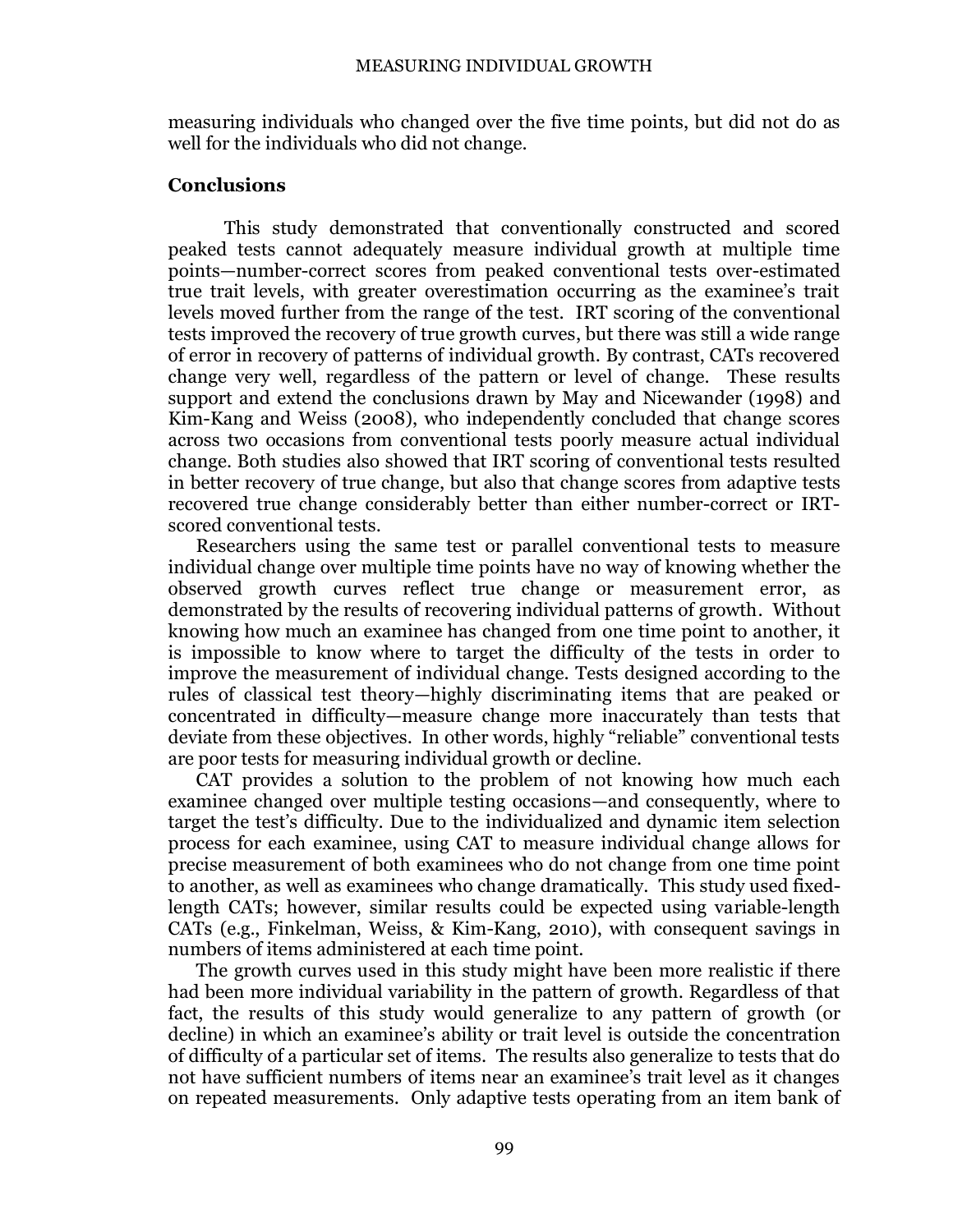wide-ranging item difficulties can accurately measure individual patterns of growth or decline over repeated measurements—conventionally constructed tests cannot accurately measure change.

**Corresponding author**: David J. Weiss, Department of Psychology, University of Minnesota, N660 Elliott Hall, Minneapolis MN 55455-0344, email: diweiss@umn.edu

## **References**

- Bereiter, C. (1963). Some persisting dilemmas in the measurement of change. In C. Harris (Ed.), *Problems in measuring change* (pp. 3-20). Madison, WI: University of Wisconsin Press.
- Collins, L. M. (1996). Is reliability obsolete? A commentary on "Are simple gain scores obsolete?" *Applied Psychological Measurement, 20,* 289-292.
- Crocker, L., & Algina, J. (2006). *Introduction to classical & modern test theory.* Mason, OH: Thomson Wadsworth.
- Cronbach, L. J., & Furby, L. (1970). How we should measure "change" or should we? *Psychological Bulletin, 74,* 68-8 .
- Embretson, S. E. (1996). Item response theory models and spurious interaction effects in factorial ANOVA designs. *Applied Psychological Measurement, 20,* 201-212.
- Finkelman, M., Weiss, D. J., & Kim-Kang, G. (2010). Item selection and hypothesis testing for the adaptive measurement of change. *Applied Psychological Measurement, 34,* 238-254.
- Guyer, R. D. (2010). *Manual for ScoreAll 4.0: IRT Scoring for Conventionally Administered Tests.* St. Paul MN: Assessment Systems Corporation.
- Hummel-Rossi, B., & Weinberg, S. L. (1975). Practical guidelines in applying current theories to the measurement of change. I. Problems in measuring change and recommended procedures. *JSAS Catalog of Selected Documents in Psychology, 5,* 226 (Ms. No. 916).
- Kang, S.-M. & Waller, N. G. (2005). Moderated multiple regression, spurious interaction effects, and IRT. *Applied Psychological Measurement, 29,* 87-105.
- Kim-Kang, G., & Weiss, D. J. (2008). Adaptive measurement of individual change. *Zeitschrift fur Psychologie/Journal of Psychology, 216,* 49-58.
- Lord, F. M. (1963). Elementary models for measuring change. In C. Harris (Ed.), *Problems in measuring change* (pp. 21-38). Madison, WI: University of Wisconsin Press.
- May, K. & Nicewander, W. A. (1998). Measuring change conventionally and adaptively. *Educational and Psychological Measurement,* 1998, *58,* 882.
- Mellenbergh, G. J. (1999). A note on simple gain score precision. *Applied Psychological Measurement, 23,* 87-89.
- Overall, J. E., & Woodward, J. A. (1975). Unreliability of difference scores: A paradox for measurement of change. *Psychological Bulletin, 82,* 85-86.
- R Development Core Team. (2010). R: A language and environment for statistical computing. Vienna, Austria: R Foundation for Statistical Computing.
- Rogosa, D. B., & Willett, J. B. (1983). Demonstrating the reliability of the difference score in the measurement of change. *Journal of Educational Measurement, 20,* 335- 343.